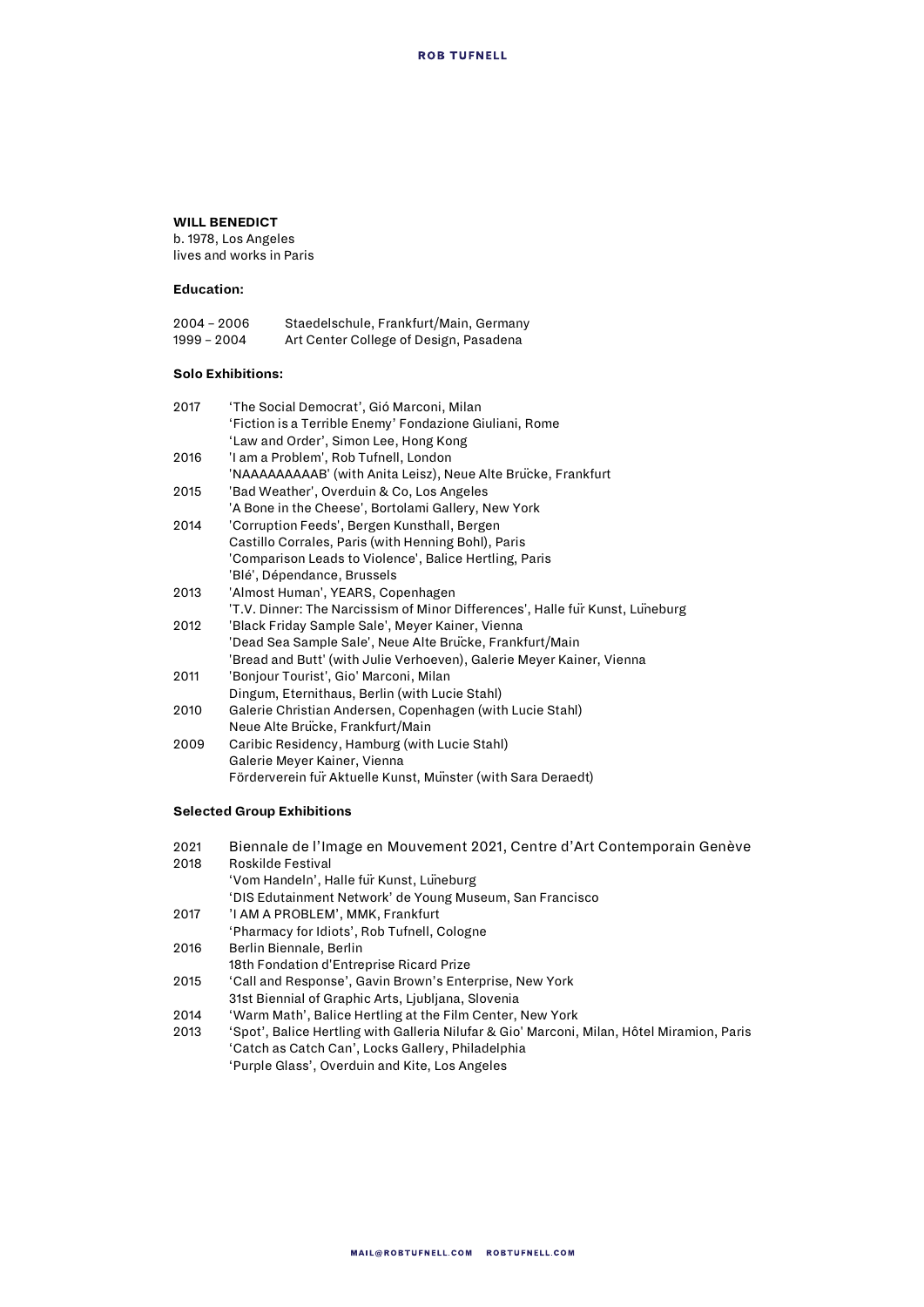'Will Benedict, Tom Humphreys, Lucie Stahl', UIC, Chicago

…/

| $\setminus$ |                                                                                          |
|-------------|------------------------------------------------------------------------------------------|
|             | 'Will Benedict, Tom Humphreys, Lucie Stahl', Tomorrow, Toronto                           |
|             | 'Commercial Psychology', Mayer Kainer, Vienna, Austria                                   |
| 2012        | Neue Alte Brucke & Real Fine Arts, Chez Valentin, Paris                                  |
|             | 'If there would be a face', Dépendance, Brussels                                         |
|             | 'Used Photocopier', Hotel, London                                                        |
|             | 'The Piano Lesson', Vilma Gold, London                                                   |
| 2011        | 'Will Benedict, Anthea Hamilton, Tom Humphreys & Julie Verhoeven', Rob Tufnell, London   |
|             | 'Flaca', Portikus, Frankfurt                                                             |
|             | 'Will Benedict, Nikolas Gambaroff, Carissa Rodriguez', Renwick Gallery, New York         |
|             | 'A Hole is to Dig', Office Baroque, Antwerp                                              |
|             | 'Village Gossip meets the Newspaper Photo-roman', Eternithaus, Berlin (with Lucie Stahl) |
|             | 'Village Gossip meets the Newspaper Photo-Roman', Galerie Christian Andersen,            |
|             | Copenhagen (with Lucie Stahl)                                                            |
|             | 'Secretariat', Renwick Gallery, New York                                                 |
| 2010        | 'Before and After', Balice Hertling, Paris                                               |
|             | 'Something Blue', Issue 1, Landings, Oslo                                                |
|             | 'Something Blue', Pilot issue, Archive Kabinett, Berlin                                  |
| 2009        | 'Will Benedict, Michael Hall, Tom Humphreys, Wolfram Otto', Kunstburo, Vienna            |
|             | 'Sleepwalking', Temporary Gallery, Cologne                                               |
|             | 'Thomas Bayrle, Will Benedict, Andrei Koschmieder', Neue Alte Brucke, Frankfurt          |
| 2008        | 'Will Benedict, Anita Leisz, Lucie Stahl, Croy Nielsen', Berlin                          |
|             | 'Will Benedict, Sara Deraedt, Markus Krottendorfer', SongSong, Vienna                    |
|             | 'Mystery of the Invisible Clock', Karyn Lovegrove Gallery, Los Angeles                   |
|             | 'Zuordnungsprobleme', Galerie Johann Koenig, Berlin                                      |
|             | 'Zero Track', Galerie Meyer Kainer, Vienna                                               |
| 2007        | 'Egypted', Kunsthalle Exnergasse, Vienna                                                 |
|             | 'It Takes Something to Make Something', Sammlung Rausch, Portikus, Frankfurt             |
|             | 'Absolventenausstellung', Staedelmuseum, Frankfurt                                       |
|             | 'Where was I?', Pauline, Los Angeles                                                     |
|             | 'Sex, Tension, Despair, Wow so what!', Kunsthalle Exnergasse, Vienna                     |
| 2006        | 'Open Dojo', Kreiling and Dodd, Los Angeles                                              |
|             | 'This is Happening', Georg Kargl Fine Arts, Vienna                                       |
|             | 'Weird War', Kunstlerhaus, Stuttgart                                                     |
|             | 'Ayurvedic', Free Clinic, Chicago                                                        |
| 2005        | 'The Common Reader', TPS, San Antonio                                                    |
|             | 'Beast or Dressed Like a Beast', Flaca, London                                           |
|             | 'Everything in Particular', ACME, Los Angeles                                            |
|             | 'Honey, Sometimes Your Low Self Esteem is just Common Sense', Galerie                    |
|             | 'Nomadenoase', Hamburg                                                                   |
| 2004        | 'Having Differences', I-20, New York                                                     |
|             | 'Winter's Back Show', Nizza Transfer, Frankfurt                                          |
|             | 'Provider', Peanutbutter Shop, Los Angeles                                               |
|             | 'Right To Militancy', Art Center College of Design, Pasadena                             |
|             |                                                                                          |

# **Curated Exhibitions**

| 2015 | 'Corruption Feeds', Bergen Kunsthall, Bergen                                |
|------|-----------------------------------------------------------------------------|
| 2013 | 'Vertical Club', Bortolami Gallery, New York'                               |
|      | 'TV Dinner: The Narcissism of Minor Differences', Halle fur Kunst, Luneburg |